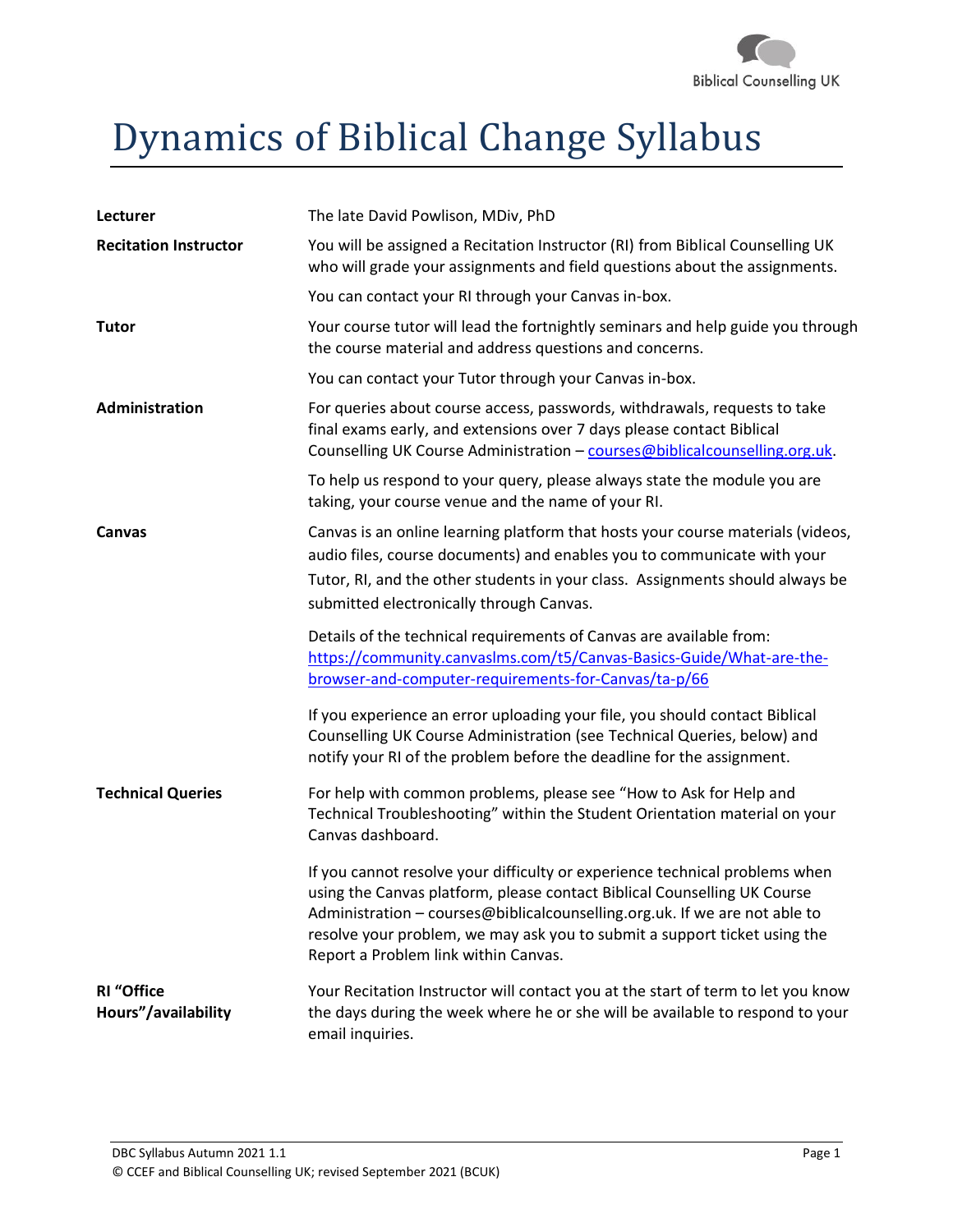| <b>Course programme</b>                                        | Each week of the course, you are expected to watch the assigned video<br>lectures (approximately 2 to 3 hours), complete the reading, and complete and<br>submit your assignments as listed in this course syllabus.                                                                                                                                                                                                                                                                               |  |
|----------------------------------------------------------------|----------------------------------------------------------------------------------------------------------------------------------------------------------------------------------------------------------------------------------------------------------------------------------------------------------------------------------------------------------------------------------------------------------------------------------------------------------------------------------------------------|--|
|                                                                | You will have six seminars during the term. The details for these are in the<br>course schedule, and in the relevant weeks in Canvas.                                                                                                                                                                                                                                                                                                                                                              |  |
| <b>Course Materials - Sharing</b><br>and Copyright Permissions | As a reminder, all materials provided to you for this course through Canvas are<br>copyrighted by CCEF or other publishers, to whom we pay a fee for their use.<br>These materials include the course syllabus, assignments, articles, and<br>video/audio lectures. You may not reproduce or share any of these materials<br>without the prior permission from Biblical Counselling UK.                                                                                                            |  |
|                                                                | As an exception to this policy, CCEF allow students to share up to 10 copies<br>of Journal of Biblical Counseling (JBC) articles from the course for use in their<br>personal ministry. Examples of this would include sharing an article with<br>a counsellee, spouse, friend or small group. This is strictly limited<br>to JBC articles. If you wish to share a JBC resource with more than 10 people,<br>you will need to make an application via the permissions page on the CCEF<br>website. |  |

## **Course Objectives**

At the successful completion of this course, you should be able to:

- Demonstrate an understanding of the biblical view of progressive sanctification.
- Describe and apply the biblical counselling model of change to your own life as well as to other situations presented in case study format.
- Analyse the ways that the biblical counselling model of change might affect a church's worship, preaching, evangelism, overseas mission, leadership, youth work, fellowship, children's programmes, and training.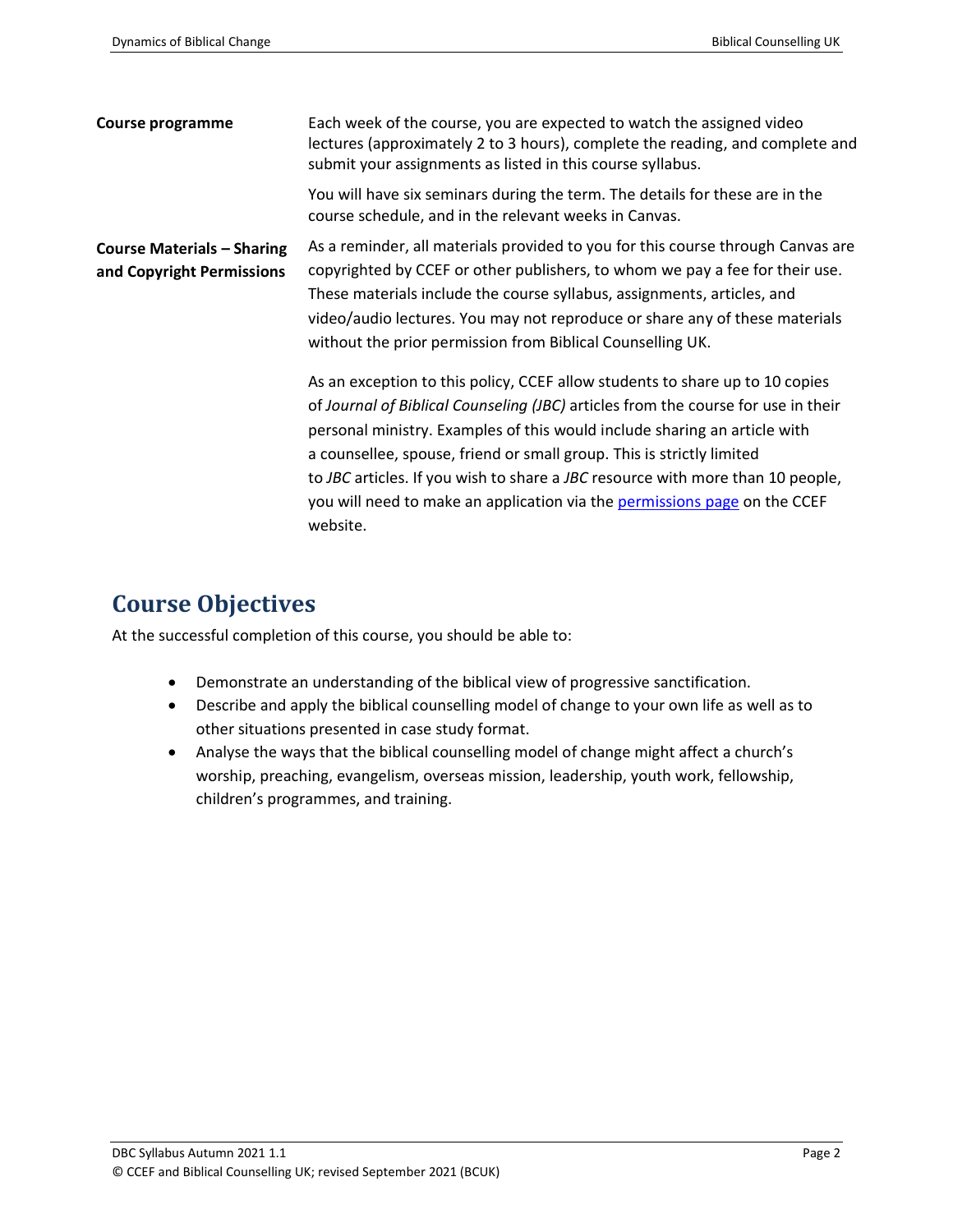# **Required Reading & Course Materials**

#### **Books**

• ONE of the following books on suffering

*Suffering*, *Paul Tripp* (Crossway) *How Long, O Lord?* Don Carson (IVP) *God's Grace in Your Sufferings,* David Powlison (Crossway) *When God Weeps,* Joni Eareckson Tada (Zondervan)

### **Articles**

*All articles listed can be found in Canvas in the week in which they are due to be read.* 

- "Suffering & Psalm 119" (*Journal of Biblical Counseling* (*JBC*), 22:4, pp. 2-16). Also published in *Speaking Truth in Love* (*STiL*) (USA: New Growth Press, 2005, pp. 11-31).
- "Reading the Bible for Personal Application" (ESV Study Bible, Wheaton: Crossway, 2008, pp. 2572- 2574).
- "Think Globally, Act Locally" (*JBC*, 22:1, pp. 2-10). Also in *STiL*, pp. 61-72.
- "How Does Scripture Change You?" (JBC, 26.2, pp. 26-32).
- "God's Grace and Your Sufferings" (from John Piper and Justin Taylor, eds., *Suffering and the Sovereignty of God*, Crossway, 2006, pp. 145-173). The link to this chapter is in Canvas, and you can print from the pdf.
- "Why Me?: Comfort from Psalm 10" (*JBC* 16:3, 1998, pp. 27-37). Also in *SwNE*, pp. 91-108; also retitled *Why Me? Comfort for the Victimized* (Phillipsburg: P&R, 2003).
- "Don't Worry" (*JBC*, 21:2, 2003, pp. 54-65). Also in *SwNE*, pp. 109-124; also retitled *Worry: Pursuing a Better Path to Peace* (Phillipsburg: P&R, 2004).
- "A Slice of Life" (*JBC*, 24:4, 2006, pp. 2-35).
- "Anger in Action" (*JBC*, 24:4, 2006, pp. 2-35).
- "The Constructive Displeasure of Mercy," (*JBC*, 24:4, 2006, pp. 2-35).
- "The Madness of Anger" (*JBC*, 24:4, 2006, pp. 2-35).
- "Making All Things New" (from John Piper and Justin Taylor, eds., *Sex and the Supremacy of Christ*, Crossway, 2005, pp. 65-106).
- "Idols of the Heart and 'Vanity Fair'" (*JBC*, 13:2, 1995, pp. 35-50).
- "X-Ray Questions" (*JBC*, 18:1, 1999, pp. 2-9) Also in *SwNE*, pp. 129-143.
- "Unconditional Love?" (*JBC*, 12:3, 1994, pp. 45-48) Also in *SwNE*, pp. 163-170.
- "Innocent Pleasures" (*JBC*, 23:4, 2005, pp. 21-34) Also retitled *Pleasure* (USA: New Growth Press, 2005).
- "A Personal Liturgy of Confession" (unpublished draft in Canvas).
- "Who is God?" (*JBC*, 17:2, 1999, pp. 12-23). Also in *SwNE*, pp. 35-58).
- "Familial Counseling" (*JBC*, 25:1, pp. 2-16).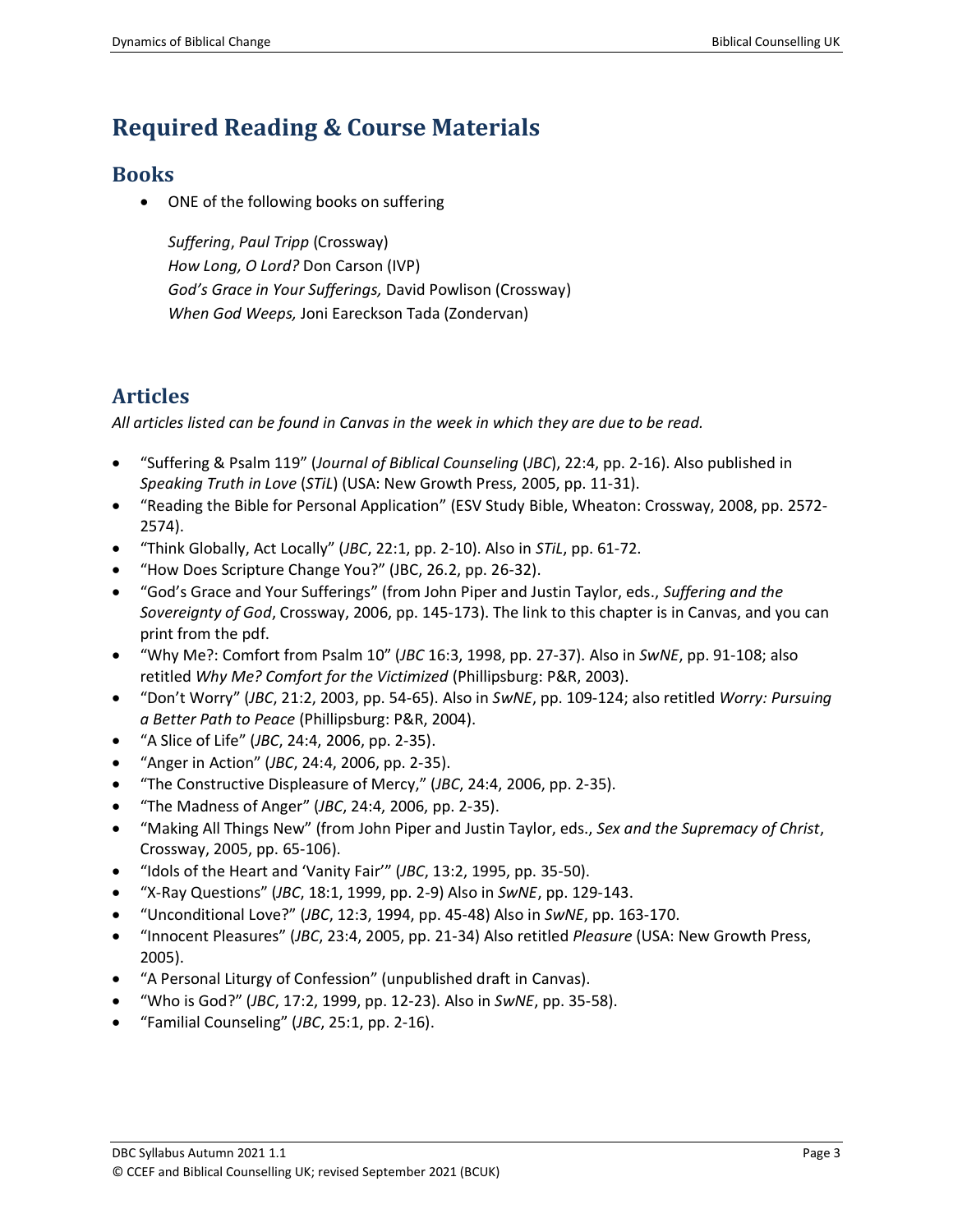# **Course Schedule**

| Course              | <b>Reading &amp; Assignments</b> |                                                                                                     |  |  |
|---------------------|----------------------------------|-----------------------------------------------------------------------------------------------------|--|--|
| Schedule            |                                  |                                                                                                     |  |  |
| <b>Introduction</b> | <b>Watch</b>                     | Welcome video from Steve Midgley; Introduction to Safeguarding video                                |  |  |
| (complete           |                                  |                                                                                                     |  |  |
| before the          | Read                             | Review introductory course materials in the "Welcome" section of the course;                        |  |  |
| start of            |                                  | Introduction to Safeguarding document                                                               |  |  |
| term)               |                                  | "Welcome letter from David Powlison"                                                                |  |  |
|                     |                                  | Submit "Introduce Yourself" Assignment                                                              |  |  |
|                     |                                  | Confirm familiarity with your church's safeguarding policy                                          |  |  |
| Week 1              | Watch                            | Lecture 1: Course Introduction (1 hr 17 min)                                                        |  |  |
|                     | Read                             | "Suffering & Psalm 119"                                                                             |  |  |
|                     |                                  | This article introduces many of the themes of the course: our struggle within the                   |  |  |
|                     |                                  | interplay of dual evil, the significance of the God who speaks, the relational core of              |  |  |
|                     |                                  | change, etc. (it merits reading slowly and re-reading)                                              |  |  |
|                     |                                  | <b>Submit</b> Clyde Case Study                                                                      |  |  |
|                     |                                  |                                                                                                     |  |  |
| Week 2:             | Watch                            | Lecture 2: Understanding the Person I (50 min)                                                      |  |  |
|                     |                                  | Lecture 3: Understanding the Person II (50 min)                                                     |  |  |
|                     |                                  | Lecture 4: Understanding the Person III (1 hr 4 min)                                                |  |  |
|                     | Read                             | "Reading the Bible for Personal Application"                                                        |  |  |
|                     |                                  | "Think Globally, Act Locally"                                                                       |  |  |
|                     |                                  | "How Does Scripture Change You?"                                                                    |  |  |
|                     |                                  | Each of these deals with how the relationship between the change process and the                    |  |  |
|                     |                                  | personal application of Scripture.                                                                  |  |  |
|                     |                                  |                                                                                                     |  |  |
|                     |                                  | Submit Significant Scripture paper                                                                  |  |  |
| Week 3:             | <u>Watch</u>                     | Lecture 5: Understanding the Heat I (1 hr 23 min)                                                   |  |  |
|                     |                                  | Lecture 6: Understanding the Heat II (1 hr)                                                         |  |  |
|                     |                                  | <b>Submit</b> Paul & the Philippians Bible Study                                                    |  |  |
| Week 4:             |                                  |                                                                                                     |  |  |
|                     | <b>Watch</b>                     | Lecture 7: The Wisdom Found in Christ I (1 hr)<br>Lecture 8: The Wisdom Found in Christ II (44 min) |  |  |
|                     |                                  |                                                                                                     |  |  |
|                     | <b>Read</b>                      | "God's Grace and Your Sufferings"                                                                   |  |  |
|                     |                                  | "Why Me?: Comfort from Psalm 10"                                                                    |  |  |
|                     |                                  | "Don't Worry"                                                                                       |  |  |
|                     |                                  | Each of these articles bears on our responses to suffering in some manner.                          |  |  |
|                     | <b>Begin</b>                     | Suffering & Refuge Project (due Week 6)                                                             |  |  |
|                     |                                  |                                                                                                     |  |  |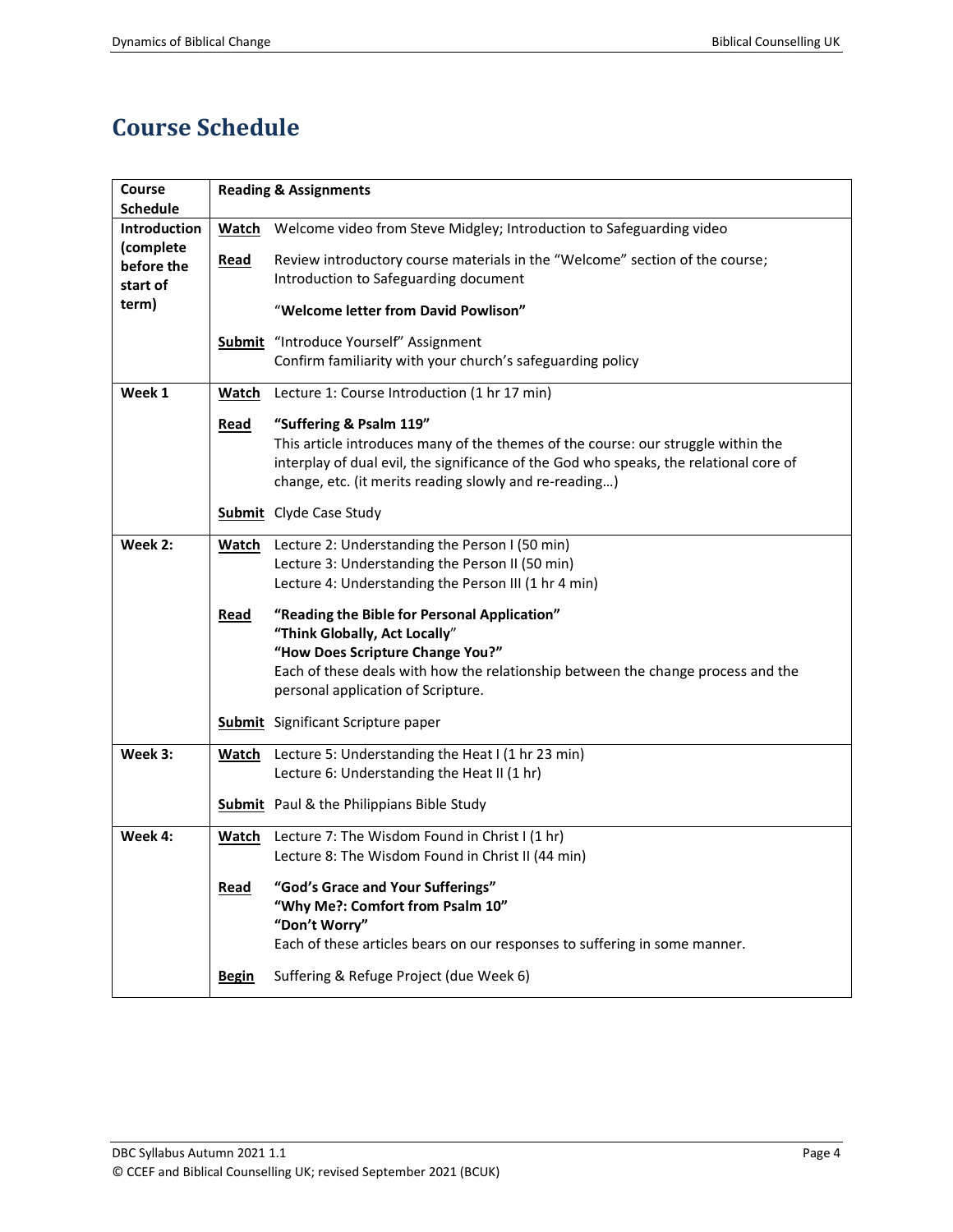| Week 5 |              | Watch Lecture 9: Understanding the Situation I (1 hr 3 min)                                   |  |  |  |
|--------|--------------|-----------------------------------------------------------------------------------------------|--|--|--|
|        |              | Lecture 10: Understanding the Situation II (45 min))                                          |  |  |  |
|        |              | Lecture 11: Understanding the Situation III (46 min)                                          |  |  |  |
|        |              |                                                                                               |  |  |  |
|        | Read         | ONE of the following books on suffering:                                                      |  |  |  |
|        |              | Pay particular attention to how God meets you and how he works within your suffering.         |  |  |  |
|        |              | Suffering? by Paul Tripp                                                                      |  |  |  |
|        |              | How Long, O Lord? by Don Carson                                                               |  |  |  |
|        |              | God's Grace in Your Sufferings by David Powlison                                              |  |  |  |
|        |              | When God Weeps by Joni Earekson Tada                                                          |  |  |  |
|        |              | Continue Working on your Suffering & Refuge project, due Week 6.                              |  |  |  |
| Week 6 | Watch        | Lecture 12: Practical Application of James I (1 hr 22 min)                                    |  |  |  |
|        |              | Lecture 13: Practical Application of James II (41 min)                                        |  |  |  |
|        |              |                                                                                               |  |  |  |
|        | <b>Read</b>  | "A Slice of Life"                                                                             |  |  |  |
|        |              | "Anger in Action"                                                                             |  |  |  |
|        |              | "The Constructive Displeasure of Mercy"                                                       |  |  |  |
|        |              | "The Madness of Anger"                                                                        |  |  |  |
|        |              | "Making All Things New"                                                                       |  |  |  |
|        |              | The entertainment industry, like Genesis and Judges in the Bible, is big on "sex and          |  |  |  |
|        |              | violence." The intentions are different, of course. These articles walk out the nature of sin |  |  |  |
|        |              | and redemption in these two significant areas of human experience.                            |  |  |  |
|        |              | <b>Sin &amp; Grace Final Project Instructions</b>                                             |  |  |  |
|        |              | <b>Submit</b> Suffering & Refuge Project                                                      |  |  |  |
| Week 7 | <u>Watch</u> | Lecture 14: Influences of the Heart I (1hr 21 min)                                            |  |  |  |
|        |              | Lecture 15: Influences of the Heart II (1hr 8min)                                             |  |  |  |
|        | Read         | "A Fresh Look at Idols of the Heart"                                                          |  |  |  |
|        |              | "Idols of the Heart and 'Vanity Fair'"                                                        |  |  |  |
|        |              | "X-Ray Questions"                                                                             |  |  |  |
|        |              | "Unconditional Love"                                                                          |  |  |  |
|        |              | "Innocent Pleasures"                                                                          |  |  |  |
|        |              | "A Personal Liturgy of Confession"                                                            |  |  |  |
|        |              | The second article traces the interplay between our hearts and the situation that             |  |  |  |
|        |              | surrounds us. Sins of behavior and emotion don't pop up in a vacuum and for no reason.        |  |  |  |
|        |              | The first article is an update David Powlison wrote to address questions about the second     |  |  |  |
|        |              | article. The third article describes how the fallen heart operates in exactly the same ways   |  |  |  |
|        |              | as the redeemed heart, but in opposite directions. The fourth discusses how our God of        |  |  |  |
|        |              | grace engages us. The fifth walks out a case study in positive obedience. The sixth item is   |  |  |  |
|        |              | a worksheet to help you find words with God.                                                  |  |  |  |
|        |              |                                                                                               |  |  |  |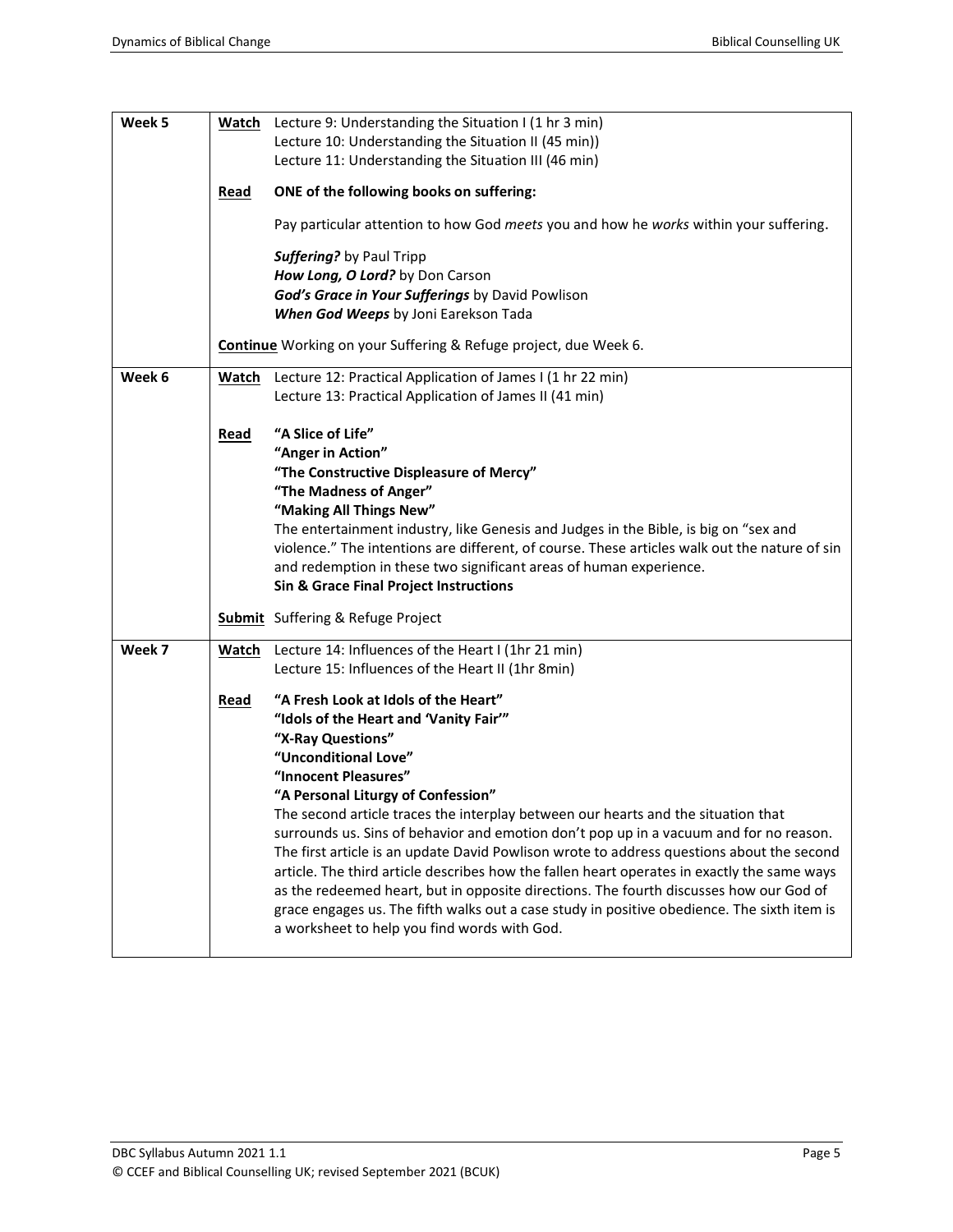| Week 8  | Watch | Lecture 16: Sin and the Heart (1hr 19 min)                                                                                                                                                                                                                                                                              |
|---------|-------|-------------------------------------------------------------------------------------------------------------------------------------------------------------------------------------------------------------------------------------------------------------------------------------------------------------------------|
|         | Read  | "Who is God?" Notice the immediacy of our dealings with God and with each other<br>Outside reading for the Sin & Grace Final Project. Some suggestions are to visit<br>www.ccef.org for different articles, conference audio, and blogs on your topic, as well as<br>outside reading material related to your topic.    |
|         |       | <b>Submit</b> "Idols of the Heart" Response Paper                                                                                                                                                                                                                                                                       |
| Week 9  | Watch | Lecture 17: Sin and Transformation I (1 hr 17 min)                                                                                                                                                                                                                                                                      |
|         |       | Lecture 18: Sin and Transformation II (1 hr 16 min)                                                                                                                                                                                                                                                                     |
| Week 10 | Watch | Lecture 19: Living with Personal Integrity I (1 hr 24 min)                                                                                                                                                                                                                                                              |
|         |       | Lecture 20: Living with Personal Integrity II (1 hr 3 min)                                                                                                                                                                                                                                                              |
|         | Read  | "Familial Counseling" Dynamics of Biblical Change has focused on growing in first-hand<br>understanding of the change process. This is foundational to other counseling courses<br>that focus on how we become helpful to other people. This article builds the bridge from<br>first-hand understanding to helpfulness. |
| Week 11 |       | <b>Submit</b> Sin & Grace Final Project                                                                                                                                                                                                                                                                                 |
| Week 12 |       | Submit Final Exam                                                                                                                                                                                                                                                                                                       |
|         |       | Course Feedback (link is provided on Canvas)                                                                                                                                                                                                                                                                            |

## **Assignments**

#### **1. Class Participation (4%)**

This grade will be calculated from your attendance at seminars.

#### **2. Course Assignments (96%)**

Throughout the course, students will be required to submit assignments for assessment to receive a grade. Unless otherwise noted, assignments are not optional. To find instructions for the assignments, please see the assignment in Canvas. Due dates for assignments are listed on Canvas and are due by 11:55 PM (i.e., 5 minutes to midnight) on the due date.

#### **Assignment format**

- 1. All papers/projects should be typed, 12-point font, in a legible font (Times New Roman, Calibri or Cambria) 2.5cm margins, and double-spaced unless indicated otherwise in the specific assignment instructions.
- 2. Assignments must be uploaded in the Canvas Classroom by the assigned due date.
- 3. Papers should be submitted with one of the following file extensions: doc or docx. Pay careful attention to the instructions in Canvas about the required length of each assignment – usually given both in pages and word count. Please state the number of words in your assignments.
- 4. Please type your name and word count at the top of the first page your assignments . (Your name does not count towards word count, nor do footnotes, if you use them.)
- 5. Please note that you may lose marks for not keeping to these guidelines.
- 6. All assignments will always come from the syllabus. Lecturers may mention additional assignments in the video recordings, but if they are not in your syllabus, they are not assigned.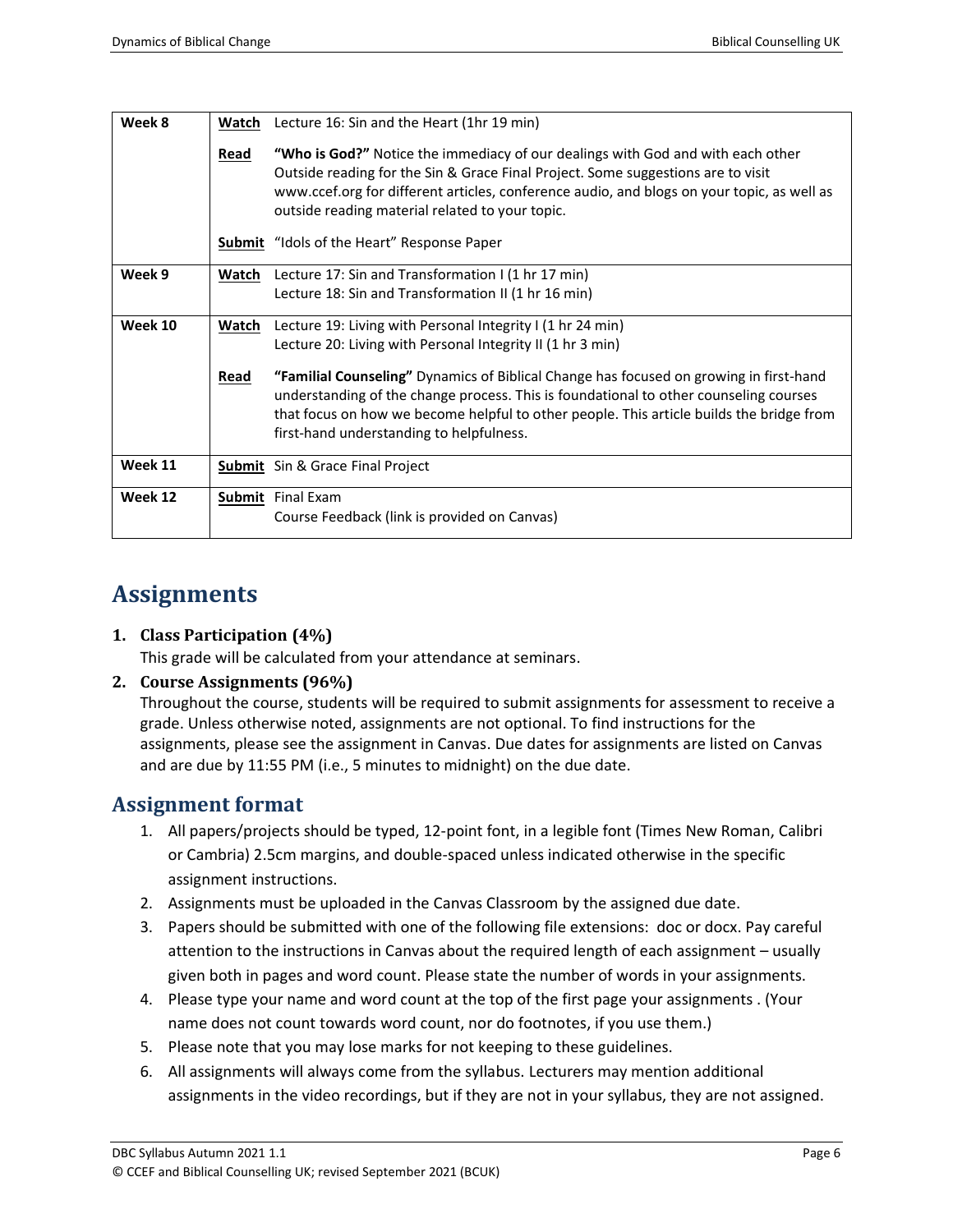## **Assignment weighting**

| <b>Assignment</b>                                 | Weighting |
|---------------------------------------------------|-----------|
| Participation                                     | 4%        |
| "Clyde" response paper                            | 3.5%      |
| Significant Scripture discussion                  | 4%        |
| Paul & the Philippians Bible study                | 15%       |
| Suffering & Refuge Project                        | 20%       |
| Idols of the Heart and Vanity Fair Response Paper | 3.5%      |
| Final paper: Sin & Grace Project                  | 25%       |
| Final exam                                        | 25%       |

# **Grading**

There are two main reasons for providing grades for your work in the certificate course. The first is to provide some feedback about how you have done. We trust it helps to have a sense of the standard of your work and changes that may happen over time. The second purpose is to provide some measure of accountability. Taking a course for credit challenges you to put in the time and effort needed to produce good quality thinking and work. All of our lives and all our ministry depends upon growing wisdom. We trust getting grades is one way of helping encourage us toward the effort that is needed for that growth.

Yet grading brings dangers too – it can foster a sense of competitiveness or a fear of failure. So do be praying for godly attitudes. It may help to remember that humility and a willingness to admit ignorance and a desire to grow in knowledge, wisdom, and love (James 1:5; Matt. 5:3) are hallmarks of authentic faith.

In many ways grading is simply a means of helping you maintain the ambitions that led you to register in the first place.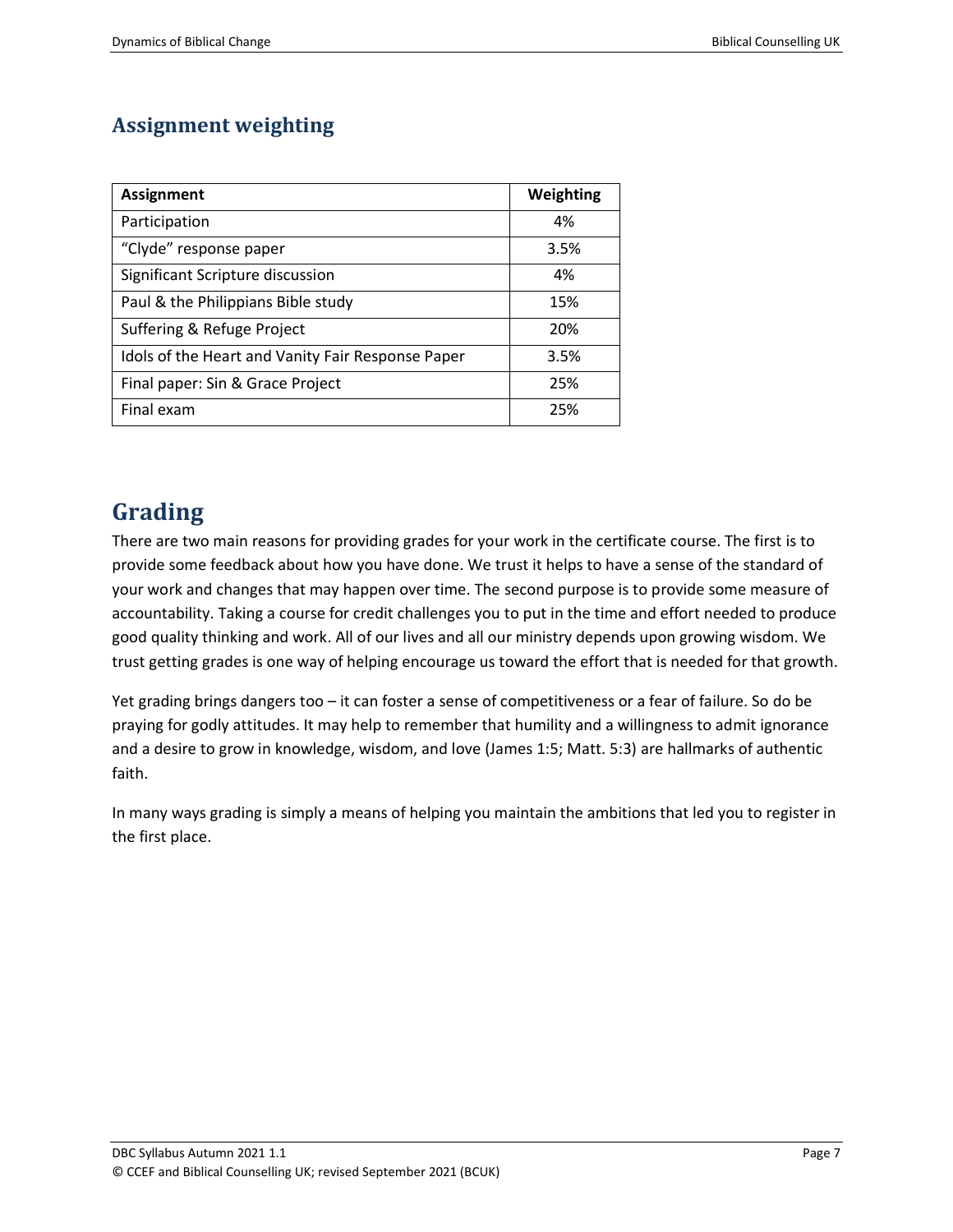| <b>Grade Letter</b> | <b>Percentage Score</b> | <b>Grade Definition</b>                         |             |
|---------------------|-------------------------|-------------------------------------------------|-------------|
| A                   | $85\% - 100\%$          | Excellent to<br>Outstanding                     |             |
| A-                  | 70%-84%                 |                                                 |             |
| B+                  | $66\% - 69\%$           | Good to Very Good                               | <b>PASS</b> |
| B                   | 63% - 65%               |                                                 |             |
| B-                  | 60%-62%                 |                                                 |             |
| $C+$                | $55\% - 59\%$           | Satisfactory                                    |             |
| C                   | 50% - 54%               |                                                 |             |
| $C-$                | $40\% - 49\%$           | Sufficient                                      |             |
| D                   | $35\% - 39\%$           | Unsatisfactory<br><b>FAIL</b><br>Unsatisfactory |             |
| Ε                   | 30% - 34%               |                                                 |             |
| F                   | $0 - 29%$               |                                                 |             |

#### **Grade Scheme**

#### **Letter Grade Reference Table**

This table provides a general guide what is expected in the various assignments, and the meaning of letter grades ; not every element will apply to every assignment.

| Grade and         | A                                                                                                                                                                                                                                                                                                                         | <b>B</b>                                                                                                                                                                                                           | C                                                                                                                                                                                                     |
|-------------------|---------------------------------------------------------------------------------------------------------------------------------------------------------------------------------------------------------------------------------------------------------------------------------------------------------------------------|--------------------------------------------------------------------------------------------------------------------------------------------------------------------------------------------------------------------|-------------------------------------------------------------------------------------------------------------------------------------------------------------------------------------------------------|
| Overall           | You added dimensions to your                                                                                                                                                                                                                                                                                              | You successfully fulfilled the                                                                                                                                                                                     | You missed some important                                                                                                                                                                             |
| <b>Meaning</b>    | work that went above the<br>required assignment, reflecting a<br>high level of personal<br>engagement and commitment to<br>growth and change.                                                                                                                                                                             | requirements of the assignment,<br>demonstrating a satisfactory level<br>of personal engagement and<br>commitment to growth and<br>change.                                                                         | aspects of the assignment or did<br>not fulfill the important aspect of<br>the assignment. Paper lacked<br>personal engagement and<br>commitment to growth and<br>change.                             |
| <b>Discussion</b> | Discussion is insightful,<br>thorough, and interesting,<br>demonstrating careful,<br>thoughtful reflection and self-<br>analysis; written with a high<br>level of personal engagement.<br>Student's reflection, proposed<br>actions, and application of<br>biblical and theological themes<br>are edifying to the reader. | Discussion is interesting, reflecting<br>a satisfactory level of reflection and<br>self-analysis, but may lack depth or<br>personal engagement. Student's<br>reflection and plan are encouraging<br>to the reader. | Discussion is interesting but lacks<br>depth in reflection and self-<br>analysis. Personal engagement is<br>weak or non-existent with little or<br>no evidence of commitment to<br>change and growth. |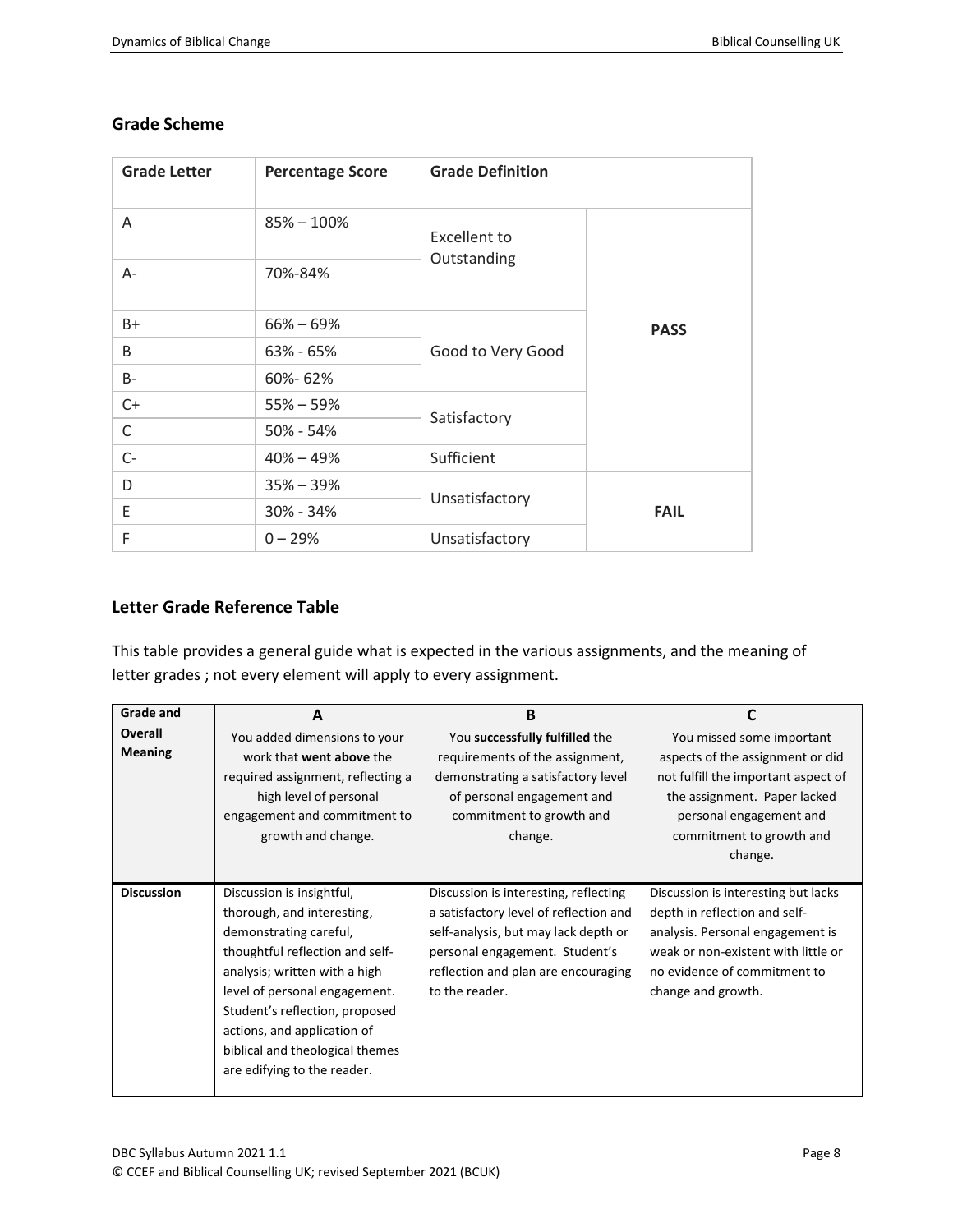| <b>Grade and</b>                                                               | A                                                                                                                                                                                                                                               | B                                                                                                                                                                                                                            | C                                                                                                                                                                                                                     |
|--------------------------------------------------------------------------------|-------------------------------------------------------------------------------------------------------------------------------------------------------------------------------------------------------------------------------------------------|------------------------------------------------------------------------------------------------------------------------------------------------------------------------------------------------------------------------------|-----------------------------------------------------------------------------------------------------------------------------------------------------------------------------------------------------------------------|
| <b>Overall</b><br><b>Meaning</b>                                               | You added dimensions to your<br>work that went above the<br>required assignment, reflecting a<br>high level of personal<br>engagement and commitment to<br>growth and change.                                                                   | You successfully fulfilled the<br>requirements of the assignment,<br>demonstrating a satisfactory level<br>of personal engagement and<br>commitment to growth and<br>change.                                                 | You missed some important<br>aspects of the assignment or did<br>not fulfill the important aspect of<br>the assignment. Paper lacked<br>personal engagement and<br>commitment to growth and<br>change.                |
| <b>Self-Analysis</b>                                                           | Demonstrates a clear<br>understanding and identification<br>of personal strengths and areas<br>for growth and a strong<br>commitment to personal growth<br>and change in these areas.                                                           | Demonstrates understanding of<br>personal strengths and areas for<br>growth, but may not evidence a<br>strong commitment to growth and<br>change.                                                                            | Does not clearly evidence<br>understanding of personal<br>strengths and areas for growth.<br>Lacks commitment to growth and<br>change.                                                                                |
| <b>Understanding</b>                                                           | Personal reflection<br>demonstrates thorough<br>understanding of and ability to<br>apply the concepts presented in<br>class and assigned readings.                                                                                              | Demonstrates adequate<br>understanding of the material and<br>ability to apply concepts.                                                                                                                                     | Demonstrates partial or no<br>understanding of the material;<br>student is unable to apply<br>concepts.                                                                                                               |
| Biblical/<br><b>Theological</b><br><b>Application</b>                          | Discussion evidences a<br>developed theology in midst of<br>strengths and areas of growth.<br>Insights are connected with a<br>Biblical perspective that<br>evidences understanding of<br>heart motives, struggles, desires<br>and strongholds. | Discussion may not evidence a<br>developed theology; or insights<br>may not be connected with a<br>Biblical perspective; may not<br>evidence the ability to connect<br>heart motives, struggles, desires<br>and strongholds. | Discussion shows little evidence of<br>understanding of<br>Biblical/theological themes in<br>relation to personal change and<br>growth; inability to connect heart<br>motives, struggles, desires and<br>strongholds. |
| Grammar,<br>Mechanics,<br>Spelling, and<br><b>Sentence</b><br><b>Structure</b> | Paper demonstrates clear<br>understanding of class<br>instructions. Paper is well-<br>organised and flows well. Clear<br>writing with no grammar or<br>spelling errors.                                                                         | Student did not follow some of the<br>instructions for the paper. Paper is<br>organised but could flow more<br>smoothly. Clear writing with<br>minimal grammar or spelling<br>errors.                                        | Student did not follow instructions.<br>Paper is unorganised or does not<br>flow well. Multiple grammar or<br>spelling errors. Mechanics get in<br>the way of clarity.                                                |